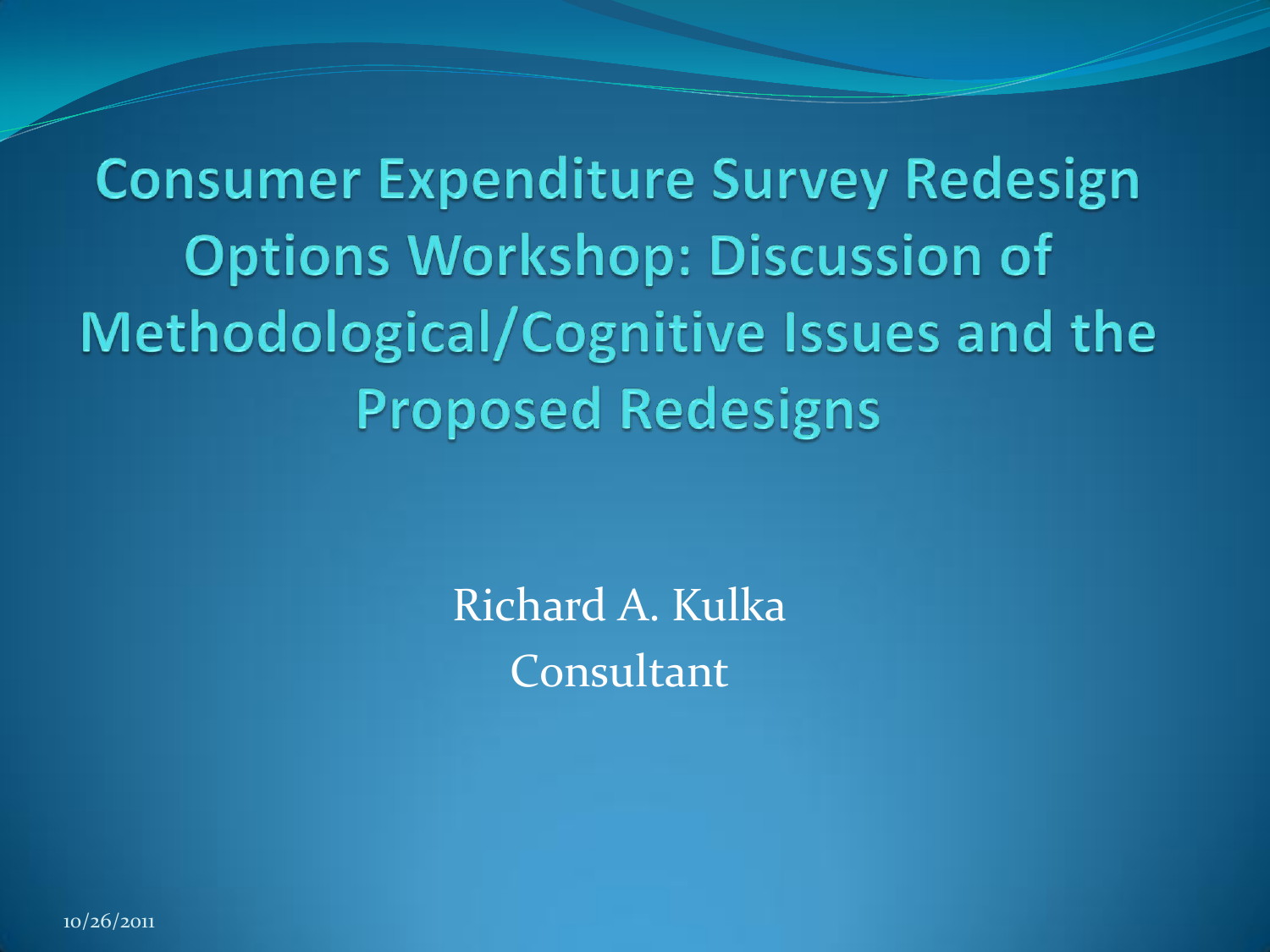#### Background: Current Workshop

- Builds on extensive ongoing program of both internal and external research, advice and review (since the mid-1980s).
- A series of workshops, forums and expert panels, under the general aegis of the "Gemini Project"
- All focused on development of a *fundamental* redesign of the Consumer Expenditure Surveys
- Major component of the charge and work of the CNSTAT Panel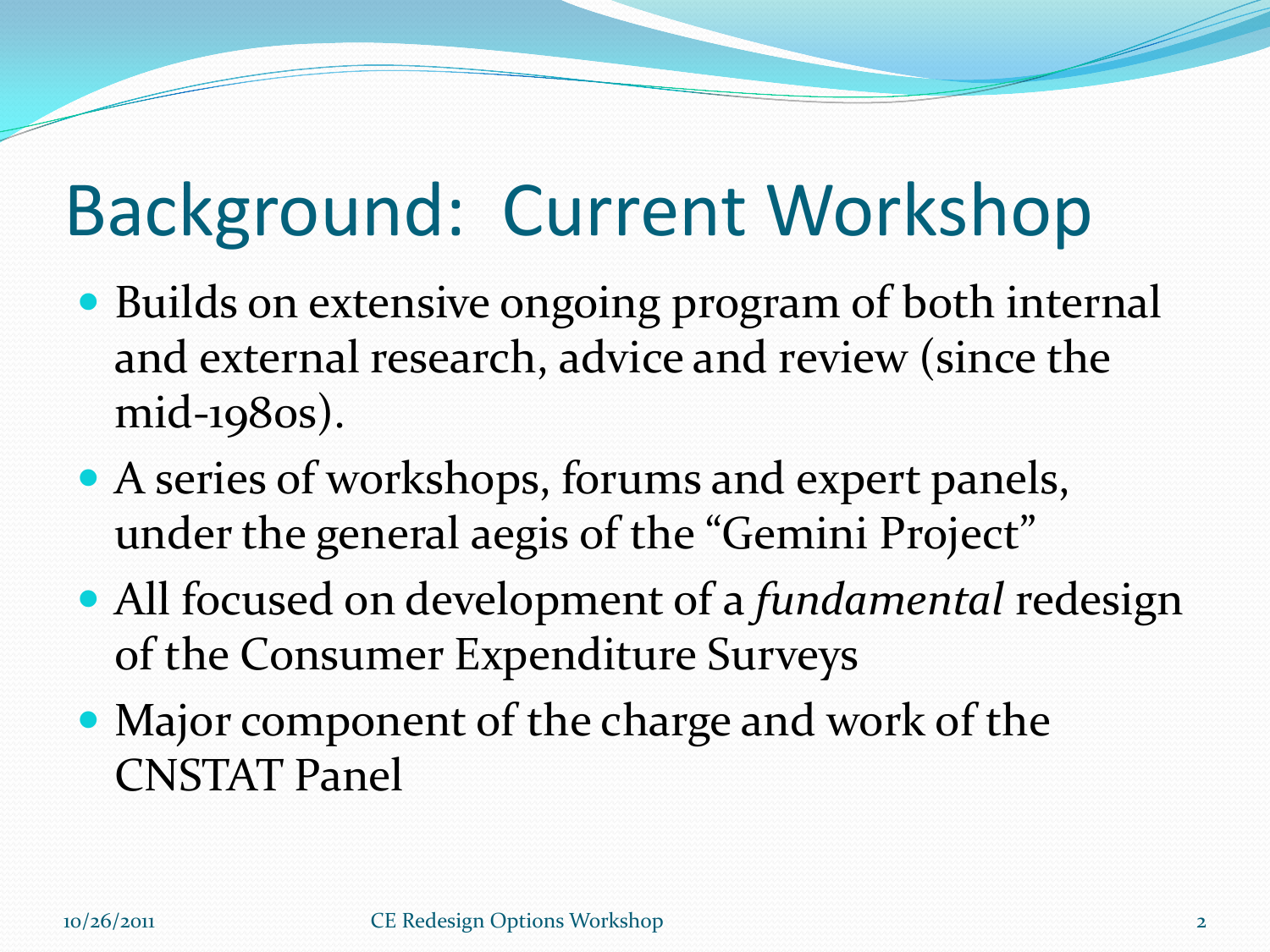#### CNSTAT Panel Charge:

- Review output of other workshops and forums.
- Convene household survey data producer workshop on experience of how other survey organizations address similar challenges.
- *Contract with experienced data collection organizations to:* 
	- *Develop concrete design options and*
	- *A discussion of their relative merits.*
- *Convene workshop based on results of this work.*
- Produce a consensus report of findings and recommendations on redesigned survey options.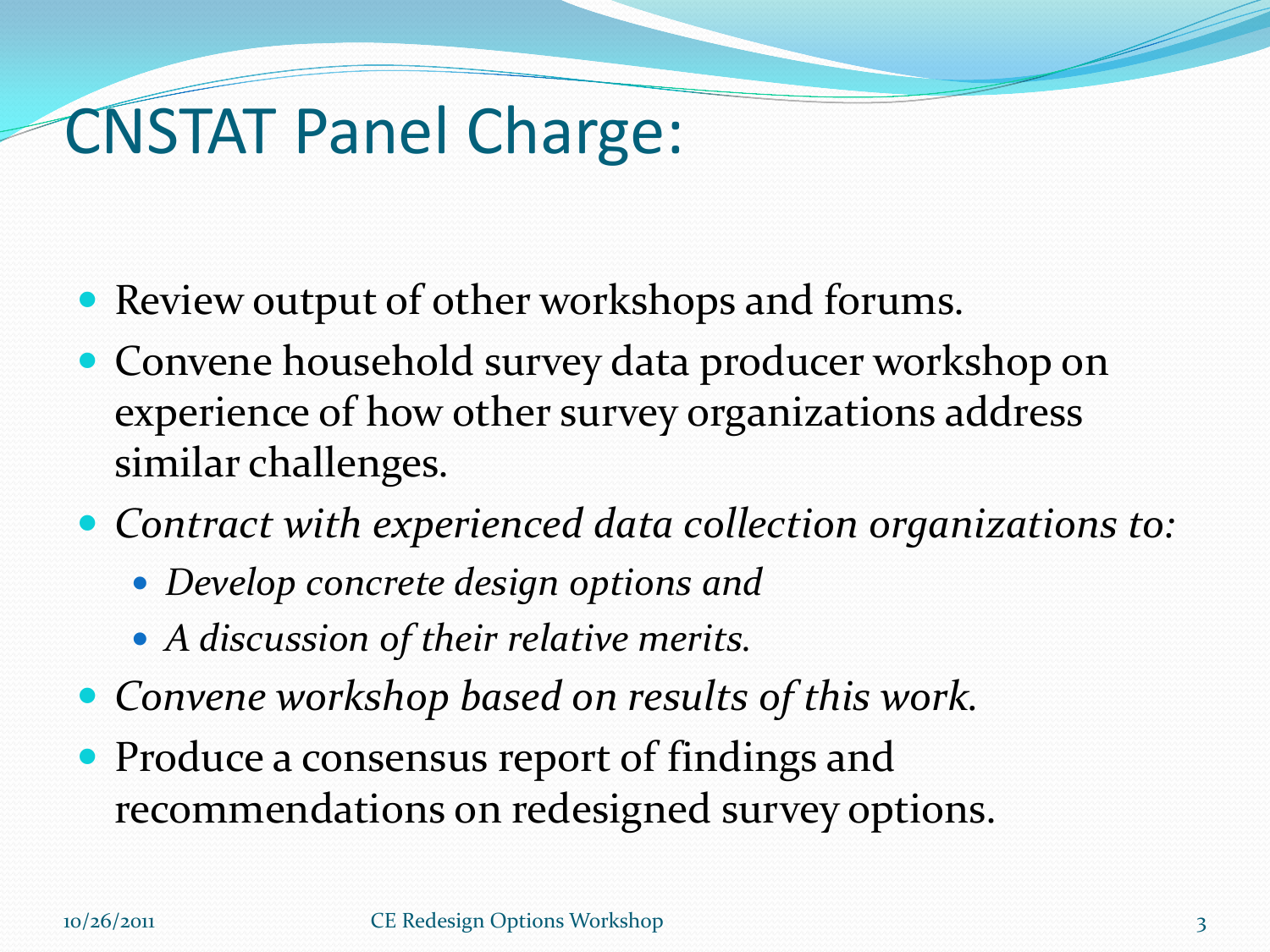## Contractor Charge

- Provide balanced evaluation of benefits, costs and risks of proposed options compared with current CE surveys.
- Provide comprehensive proposal for survey design and/or process that collects required data.
- Provide clear recommendations for evaluating proposed design in the CE context.
- Focus in particular on: (1) measurement error; (2) changes in survey environment; and (3) flexibility in data collection modes.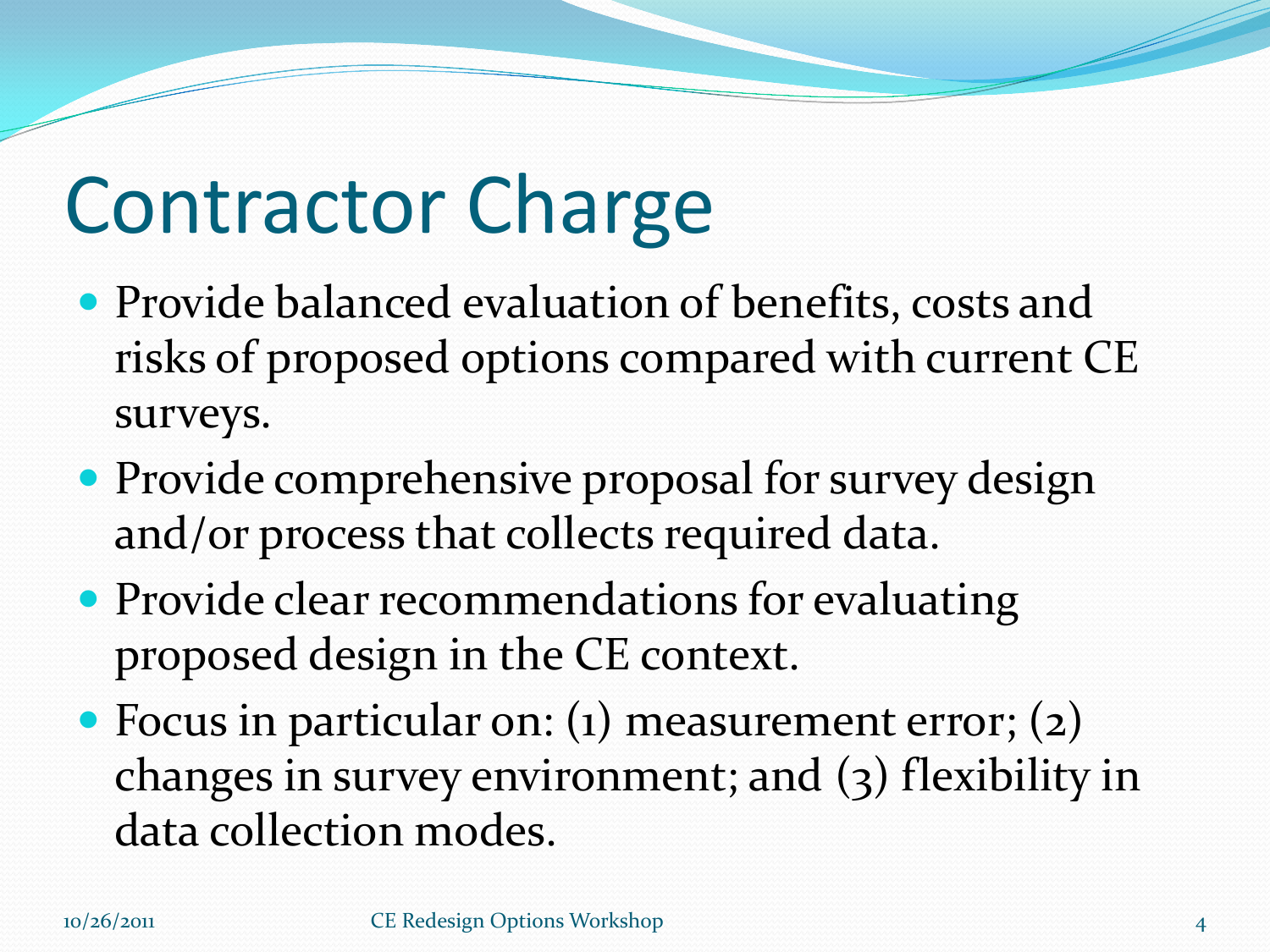## Have they met this charge?

- Overall, each has done so, and in several instances their reports exceed these requirements.
- But: there are also several more implicit questions in this charge and the potential value that these reports may provide for the Panel and BLS.
- Given the very brief time period available for this work, these reports are very rich in innovative ideas and insights.
- However, is very much the case that the "devil is in the details."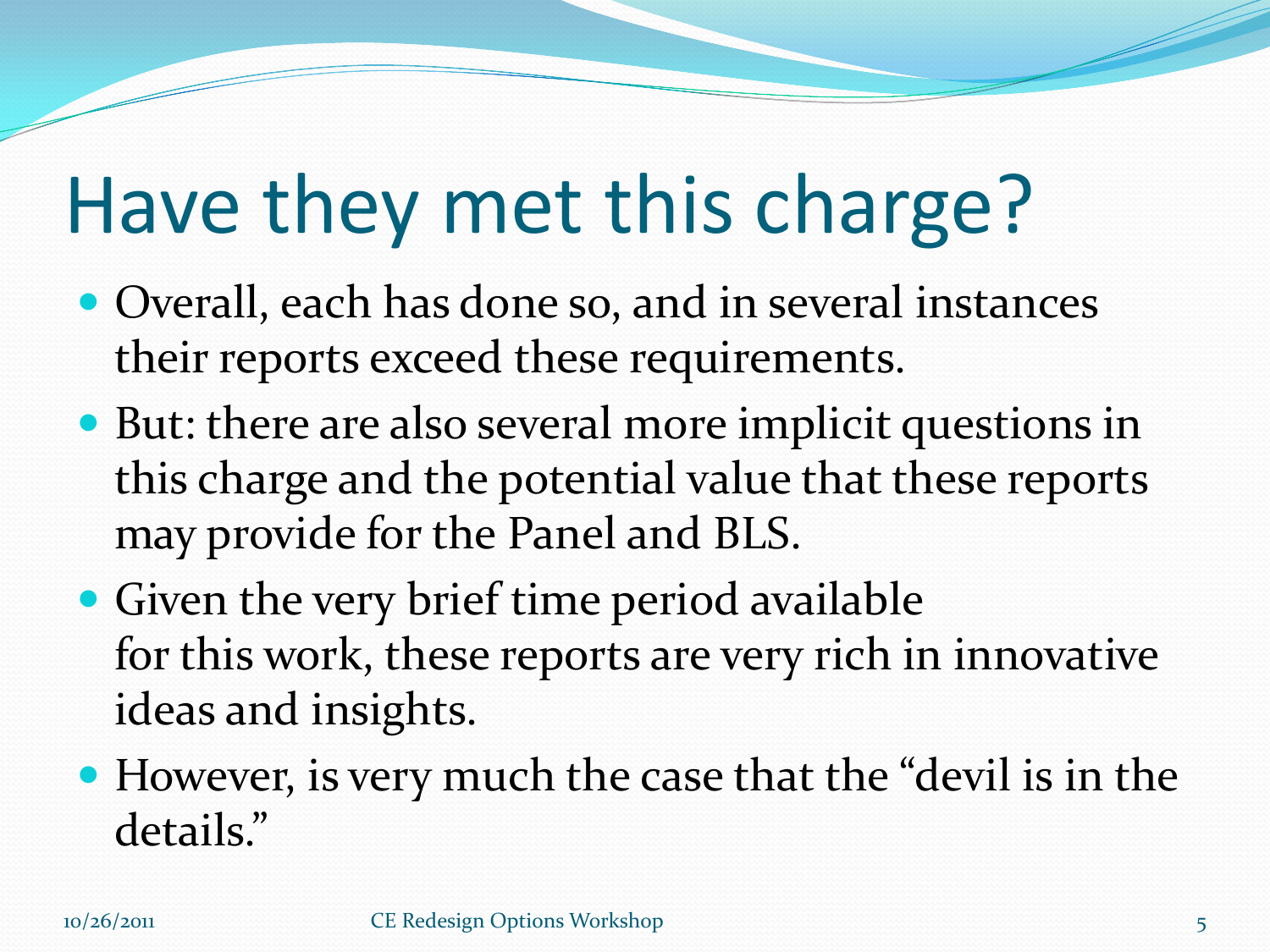#### Discussion Outline

- What are the key features of each proposed redesign? Are these well justified relative to other alternatives and their feasibility? Which proposed aspects of these designs merit some additional thought and clarification?
- Are these two proposed designs fundamentally (or radically) different from the current CE surveys, and, in turn, from one another?
- Are there some additional insights, questions or themes that merit careful consideration or serious attention independent of the specific designs proposed by each contractor?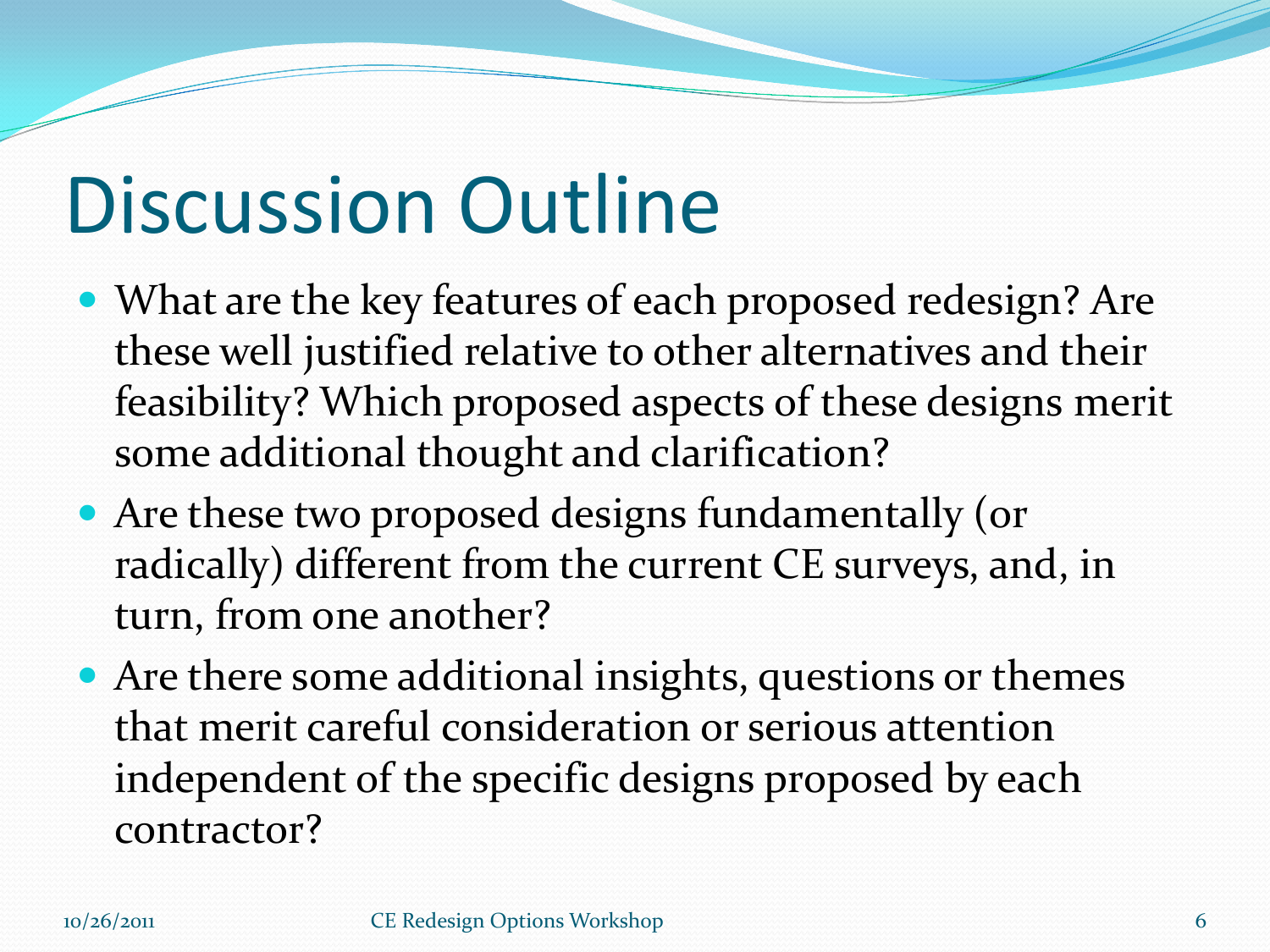## Westat—Key Features

- Maintains separate diary and quarterly interview surveys.
- Both provide several alternative methods for reporting data: electronic or paper; strong emphasis on use of receipts; downloading electronic data files; scanning of receipts and other paper.
- Both rely on submission of such data to a central repository, where data are received, extracted, translated, coded and evaluated with "smart" prompting by web survey or telephone to obtain additional information required by the CE program.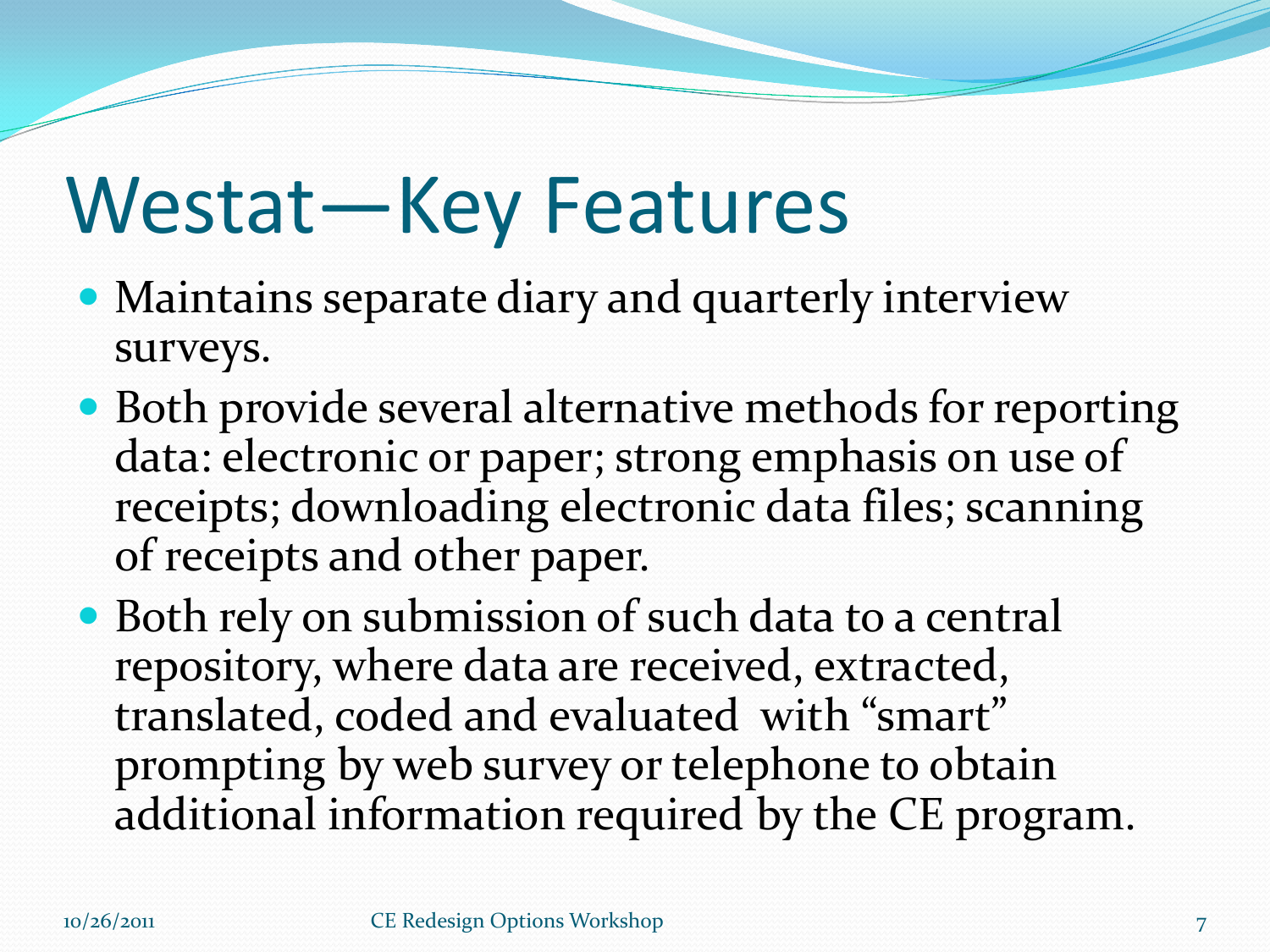## Westat—Key Features

- Both involve intensive monitoring and prompting by interviewers through multiple scheduled contacts to stimulate complete and timely reporting.
- Both are explicitly designed to reduce dependence on recall and recall interviews.
- In diary component, all CU members aged 14+ would selfrespond by self-selected method of data collection.
- Quarterly interviews would maintain a three-month reference period (with recall interviews minimized), but with only two waves of data collection 12 months apart).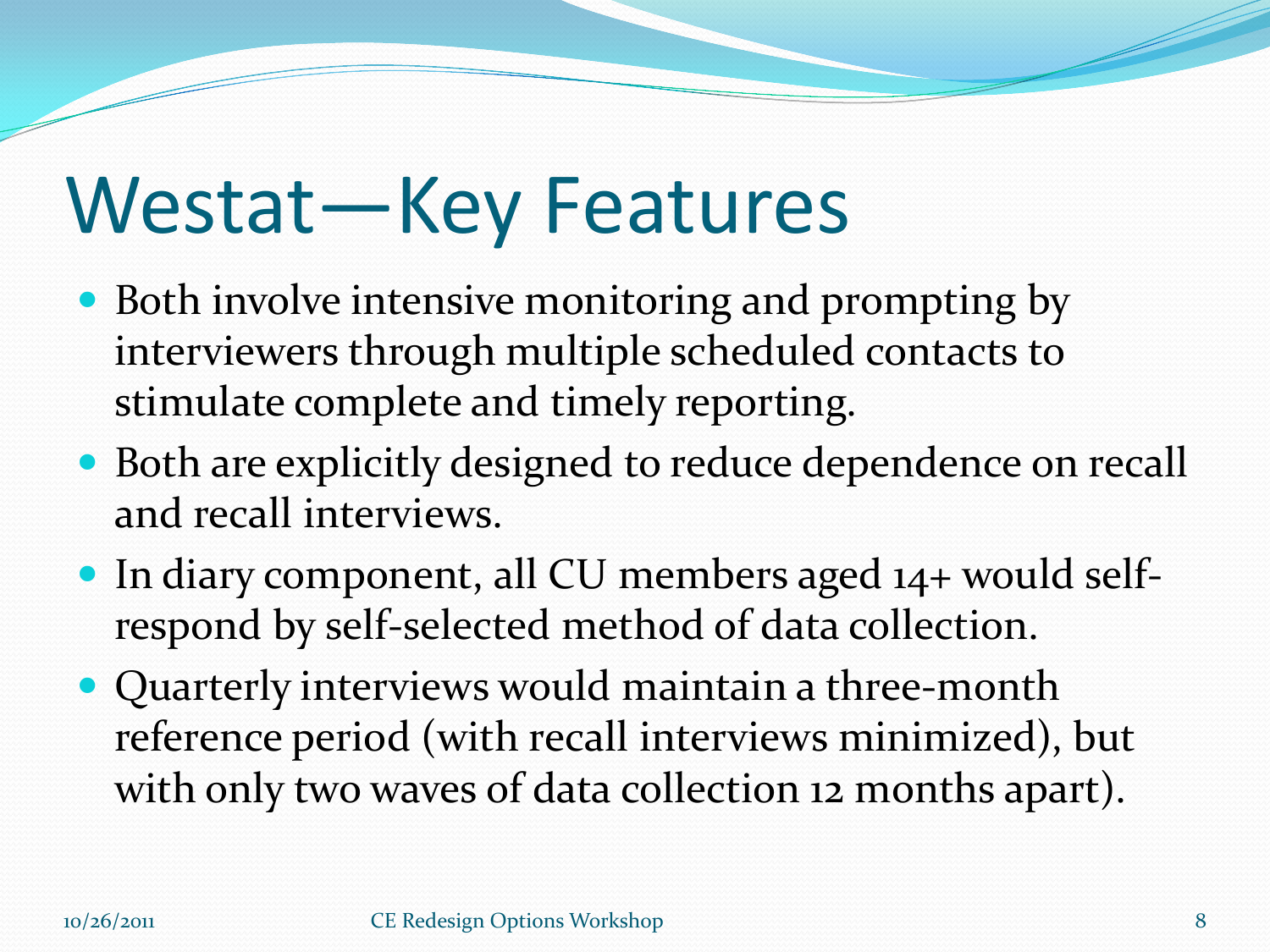#### Westat: Observations/Questions

- An innovative, complex central depository is a particularly attractive feature of proposed design.
- Burden on this system to receive and dynamically manage multiple types of data and provide real-time feedback and queries is considerable.
- Detailed description of reading and interpreting various types of data submitted and generating queries in real time most impressive.
- But feasibility, especially in the diary component, with oneweek data collection, seems problematic.
- Need for web survey prompting after submission for many (if not most) of the expenditures reported could serve as a barrier for reporting (analogous to "panel conditioning") .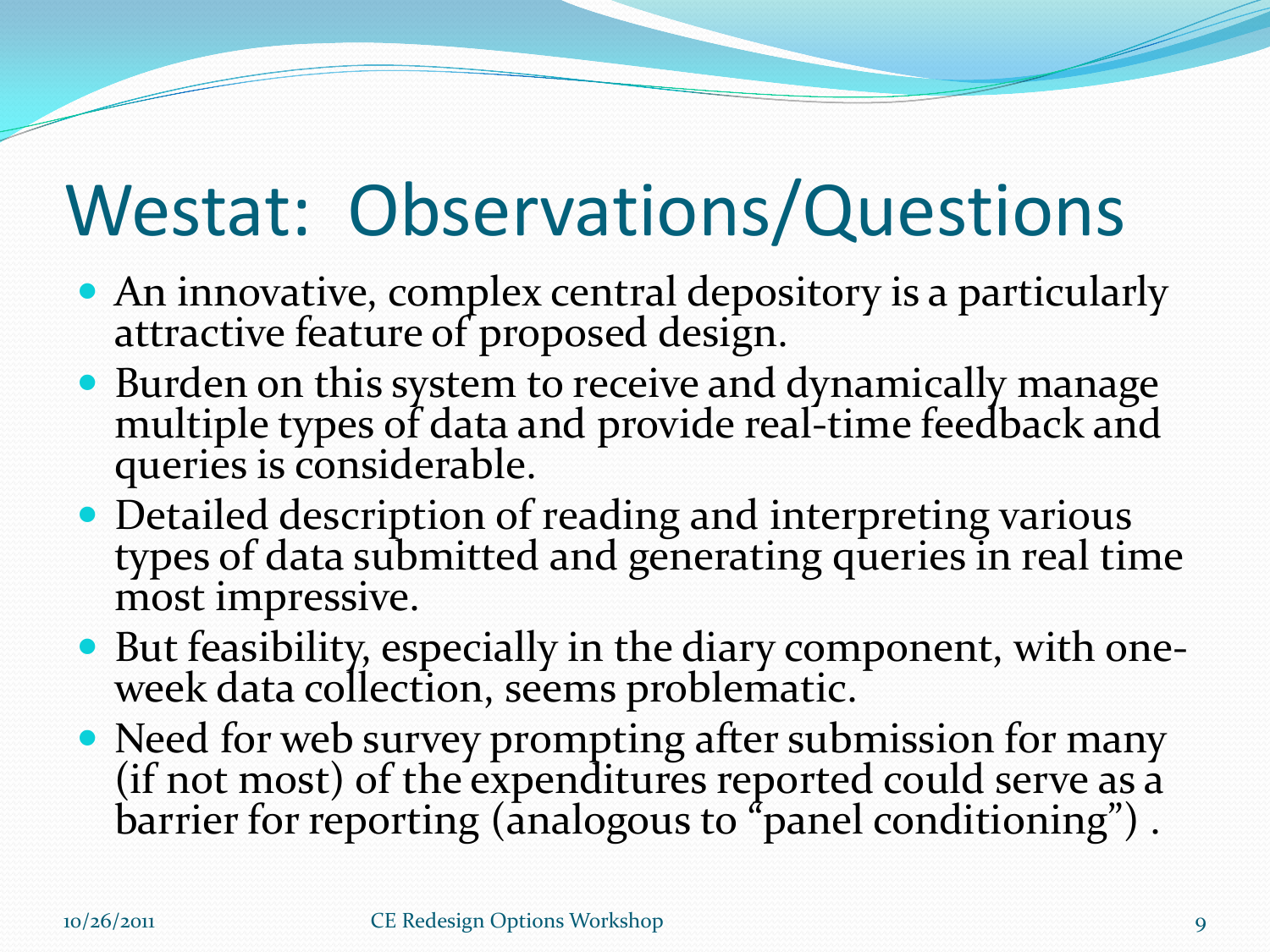#### Westat: Observations/Questions

- Not clear whether actual or "objective" reduction in respondent burden will be *perceived* as real.
	- Downloading and submitting data daily in diary survey (especially banking and retail data) may be more burdensome.
	- Learning curve involved in electronic reporting of quarterly interview data may increase perceived burden with 12 months "downtime" between waves.
- Twelve months between quarterly interviews may also not be optimal for other reasons (e.g., significant changes in CU composition).
- While an Event History Calendar will likely improve recall (when a recall interview is necessary) in quarterly interview, its value in a one week diary seems more limited.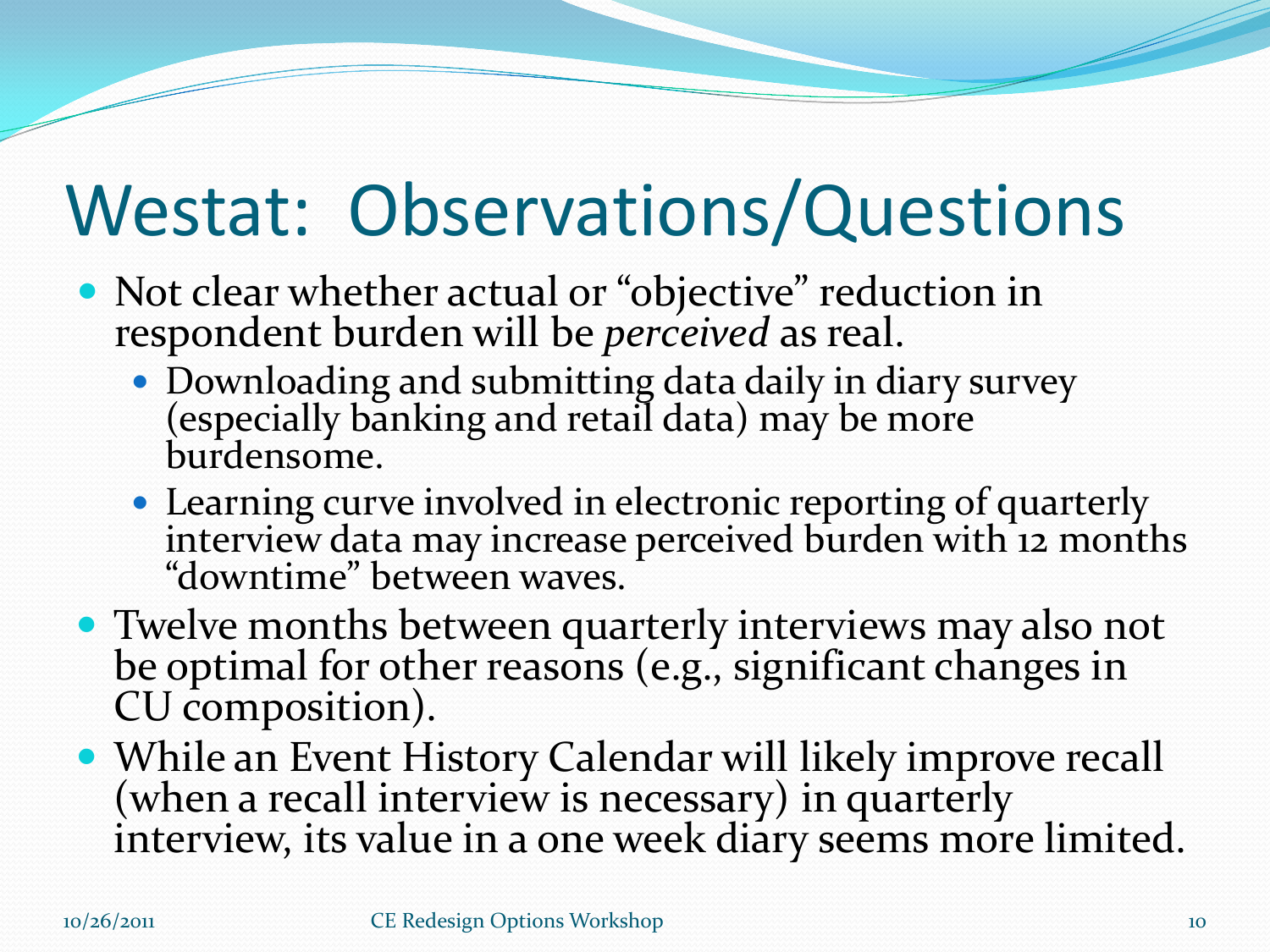#### Westat: Observations/Questions

- Data requirements for CE analysts mostly met, other than panel component.
- Cost of proposed design substantially greater than current CE surveys, thereby requiring careful analysis of cost-benefit tradeoffs and priority setting.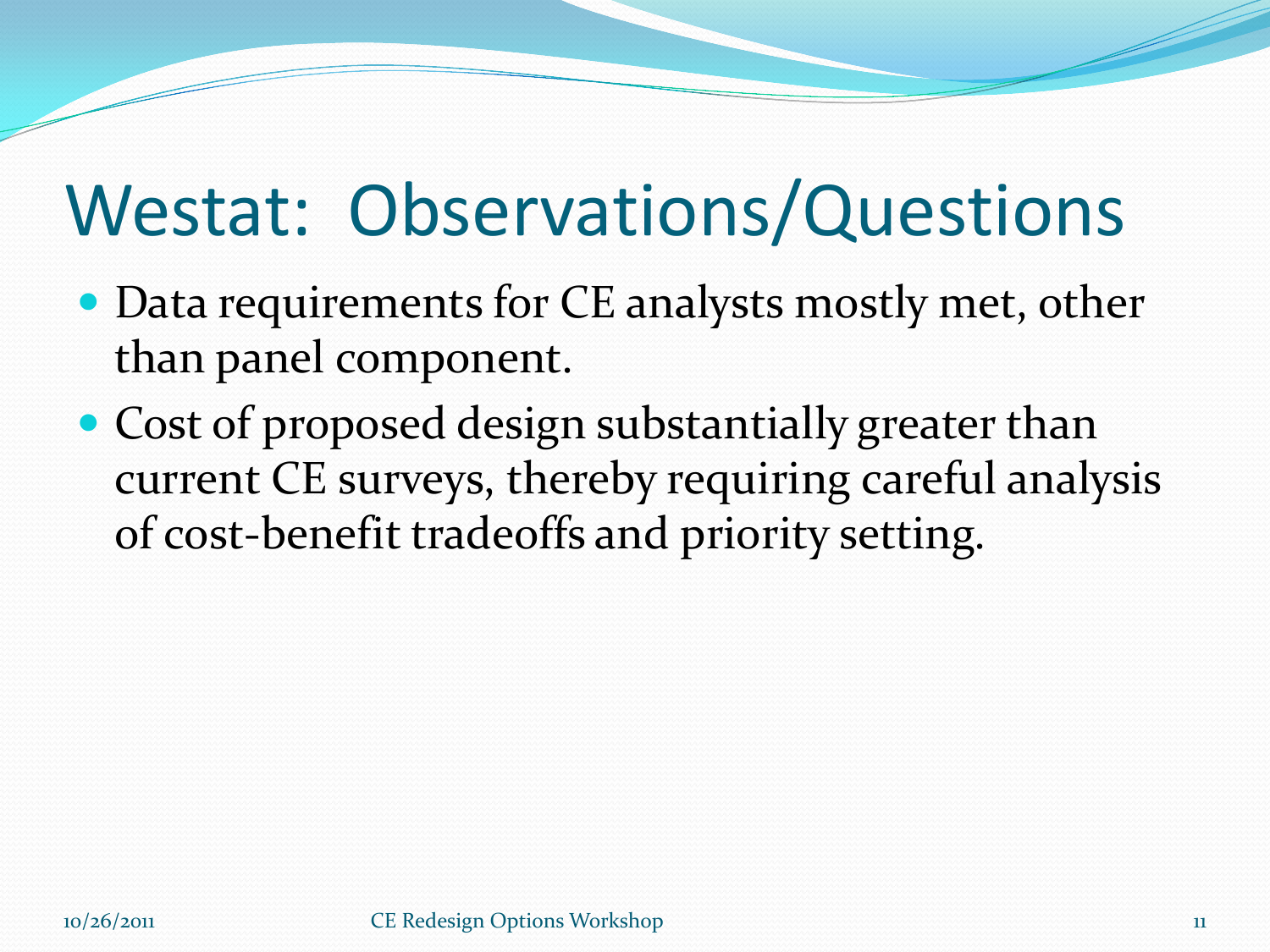## Westat: Summary

- Proposed design focuses heavily on:
	- increased reporting flexibility, extensive use of monitoring, prompting and help to reduce respondent burden
	- greater use of personal electronic data, receipts and real time recording to reduce reliance on recall.
	- A sophisticated "data repository" (that serves as much more) to hold it all together.
- Feasibility testing of all components and at all levels is critical. Detailed evaluation protocol and plan described may not be sufficient.
- Most attractive features of design make it significantly more costly.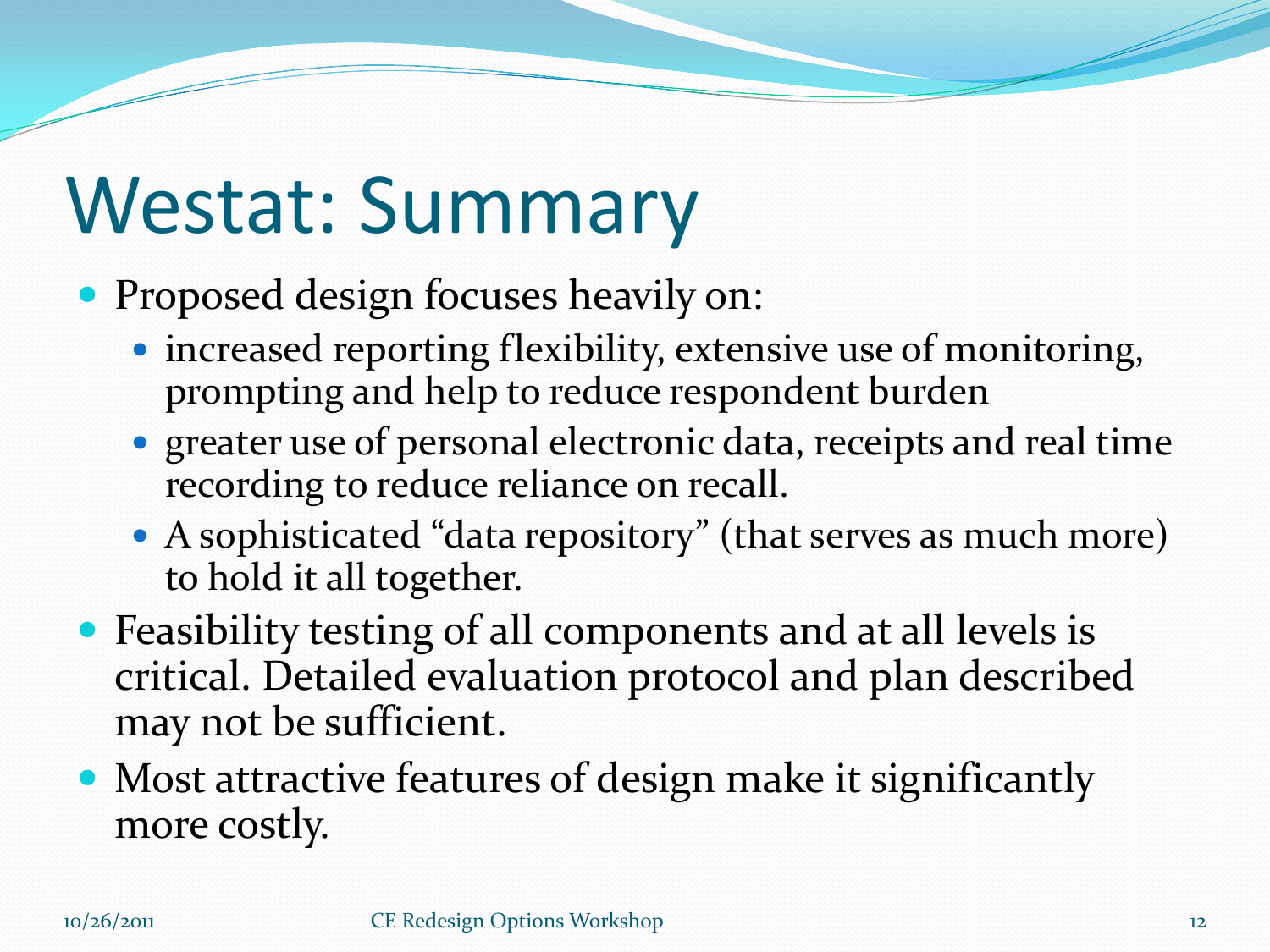## UWM: Key Features

- A key feature of the proposed design is a single sample that integrates diary and retrospective reports of expenditures.
- Reduces redundancies between the CEI and CED surveys.
- Single-sample design has two components:
	- A cross-sectional component, where each CU participates for one month.
	- A panel component, for which each CU participates three times (also for one month) at six month intervals.
- Minimizes reliance on retrospective reporting, promoting real-time recording of all expenditures, emphasizing selfreporting for all CU members.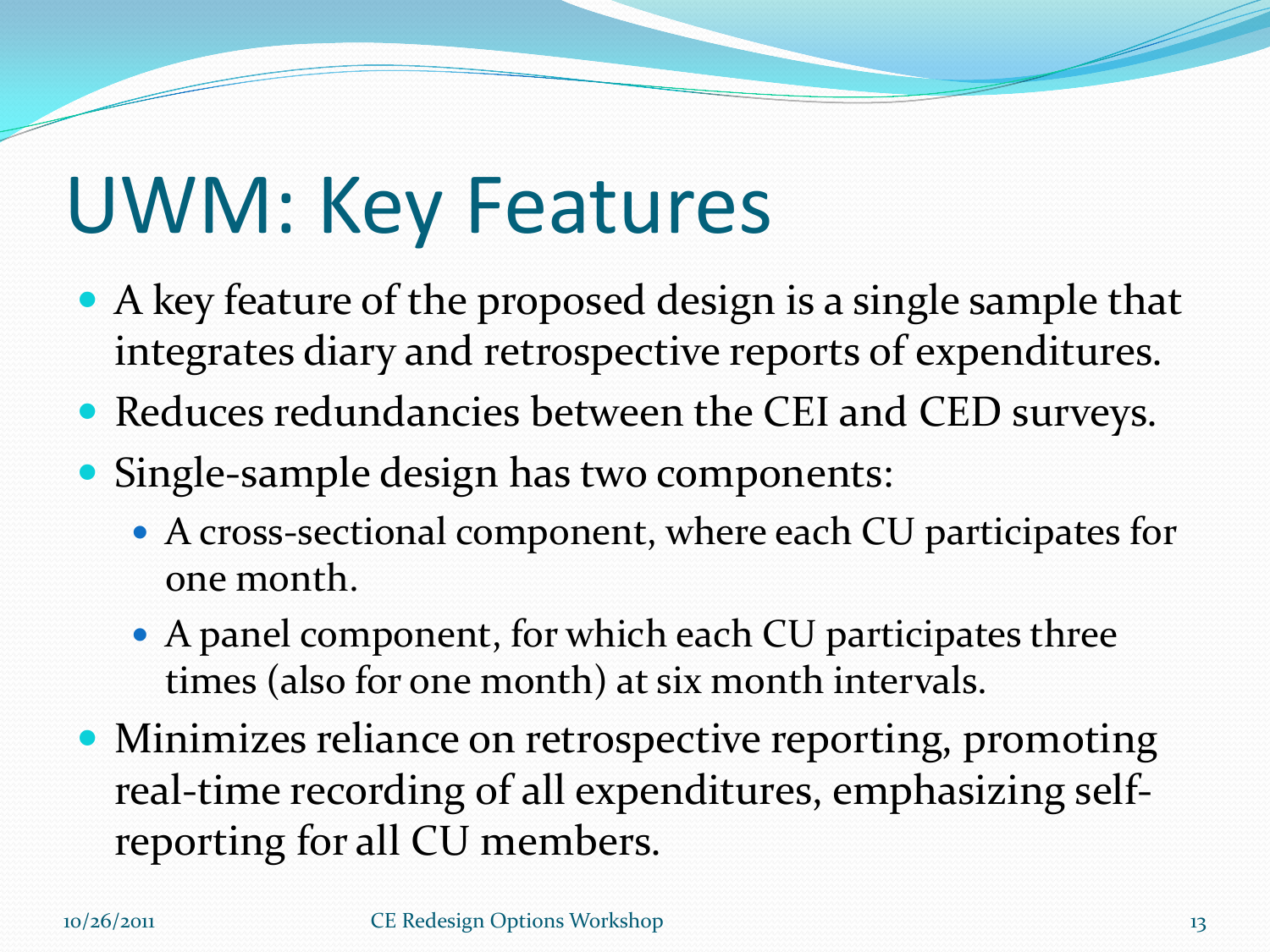## UWM: Key Features

- Reporting task is the same for each component: maintaining a diary for a one month period in which all CU members record all purchases and expenditures.
- Use of shared computer tablets as primary "diary" recording device, with web-based data collection (or CASI and download).
- Capture and recording of both paper and electronic receipts.
- Use of portable diaries, cell and smartphones, and other technology (e.g., scanner, barcode and financial software) for real-time data capture and "memory triggers."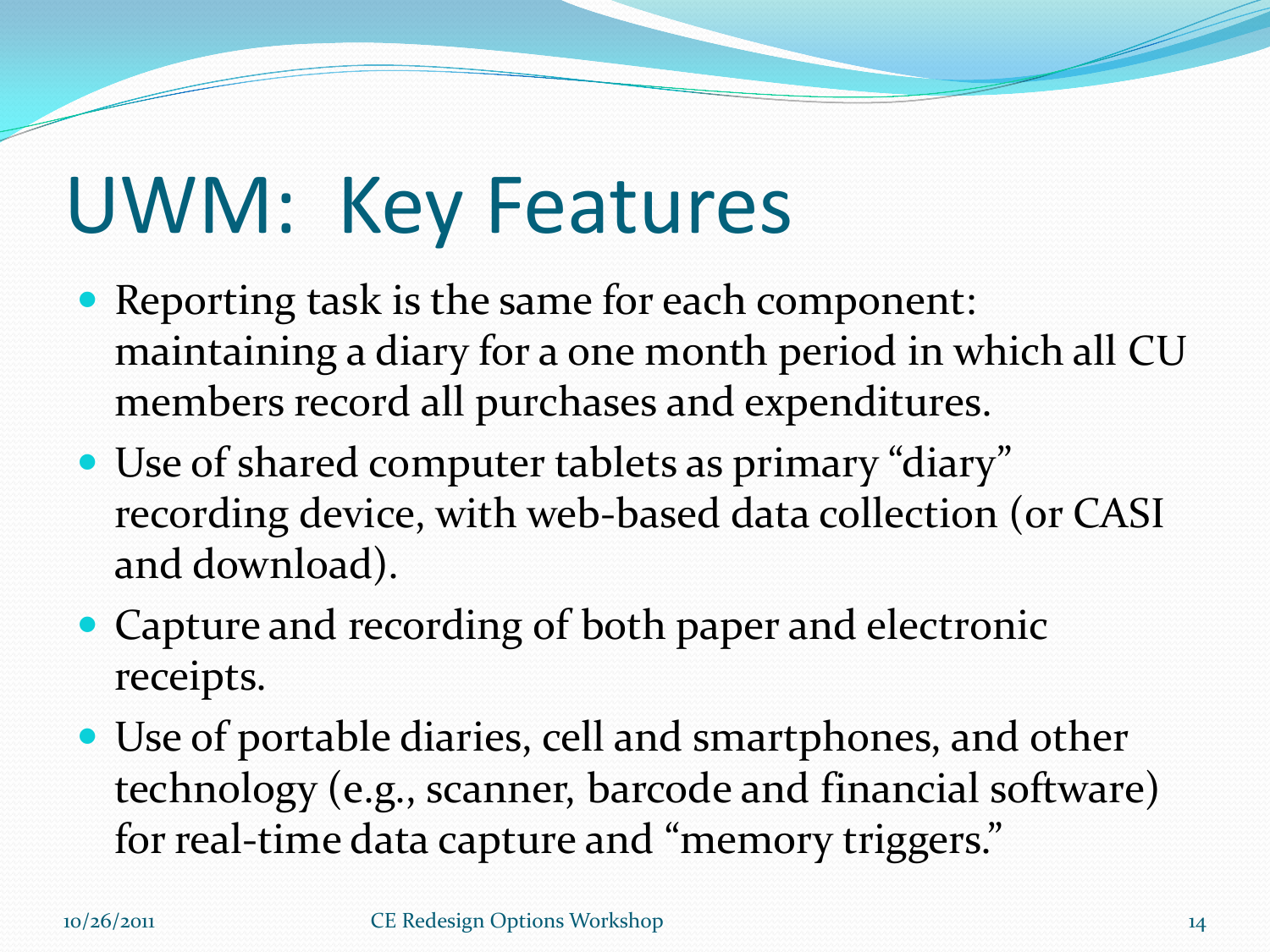## UWM: Observations/Questions

- In principle, a fully-integrated design that emphasizes prospective, "real-time" collection of expenditures and payments.
- Takes full advantage of technology, broadly conceived, including a common platform for integrating input and information.
- Data captured by a flexible array of tools serving either as memory or recording aids, or for direct data input.
- In practice, however, there are some significant questions about the feasibility of this design.
- Some involve the design and integration of the technology, including their support, maintenance and training. Some relevant experience available from Knowledge Networks, Stanford and Abt SRBI, Nielsen and USDA, but requirements are significantly different and greater.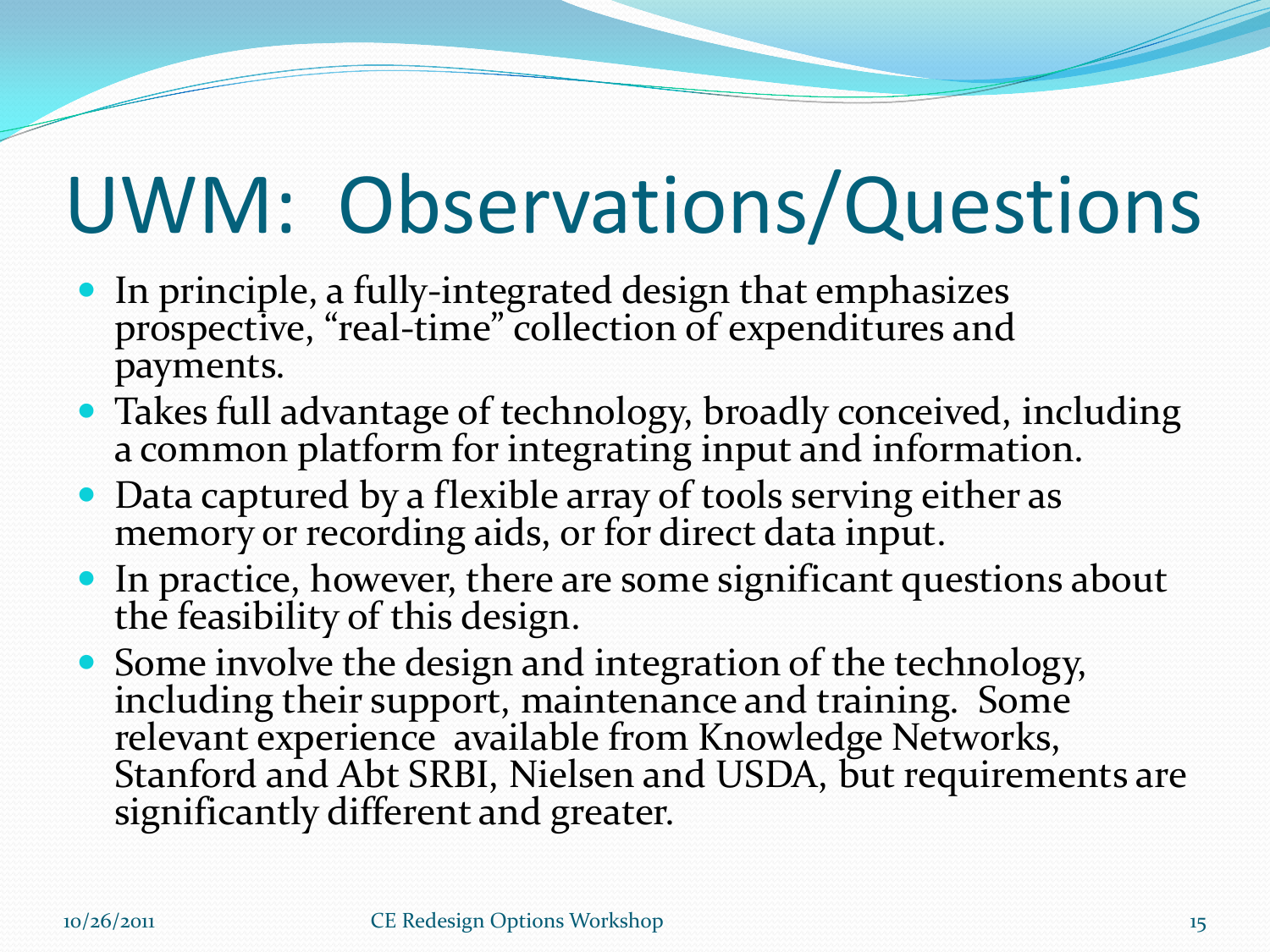## UWM: Observations/Questions

- Of greater uncertainty, however, is one's capacity to recruit and motivate CU members to maintain a diary for a full month rather than two weeks (three times for the panel component!), even with all of the tools to be leveraged in this effort.
- In principle, the preferred requirement to use a computer tablet for reporting is both a strength and weakness of the design.
- For example, the flexibility enhanced by use of the other technologies and methods proposed is undermined somewhat as they are relegated largely to "memory triggers" or aides.
- Use and integration of these various other technology- and paper-based methods as memory aids or triggers, versus direct sources for data input, requires significantly more thought and design work.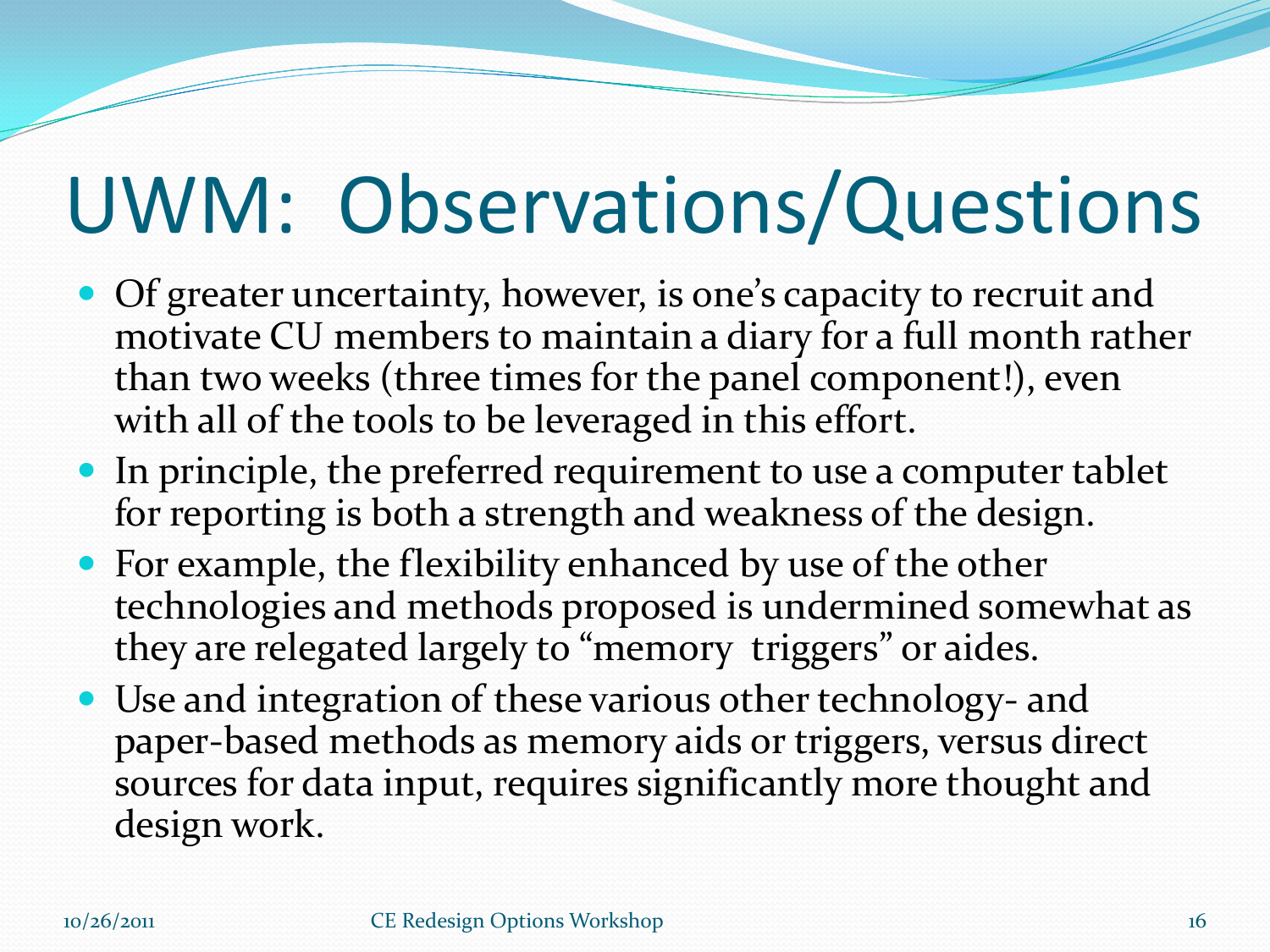## UWM: Observations/Questions

- Recognition that nonresponse is a key threat to this design, the need for a "responsive design" approach, and thoughts about how to carry this out is a major strength.
- Most data requirements for CE analysts are met by this design (one exception being quarterly panel change estimates by a CU), but it explicitly gives highest priority to improvement of data for the CPI.
- Costs of proposed design are substantially greater than current CE surveys, but since some of these (e.g., technology and development) would be amortized over multiple years, a more detailed analysis is necessary.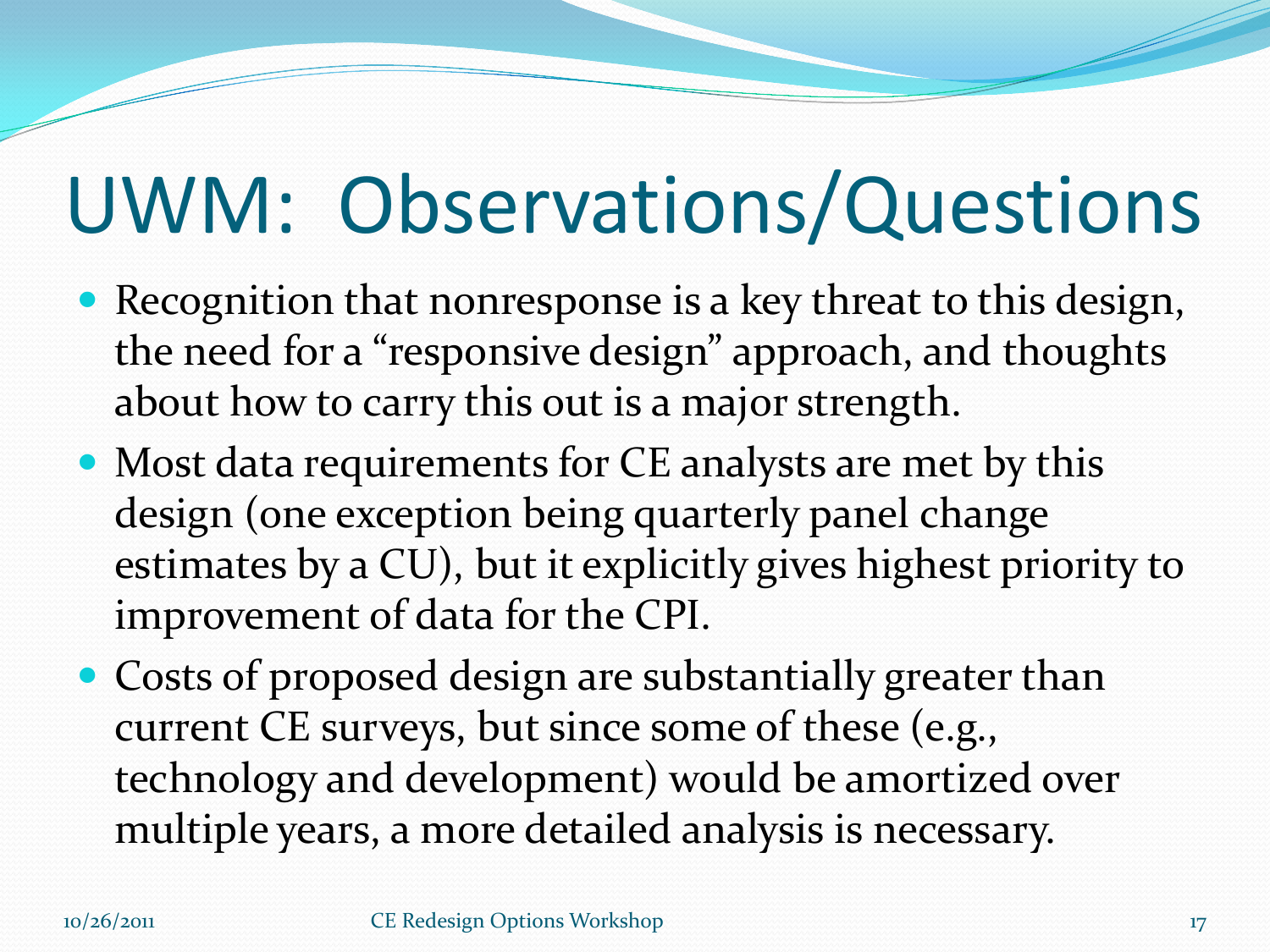## UWM: Summary

- A bold, creative design reflecting a number of the key concerns raised in previous workshops and forums of both methodologists and users.
- Proposes to take maximum advantage of virtually all recent and future technological and cultural changes identified in the survey and consumer environments.
- A clear focus on significantly, and perhaps dramatically, reducing our historical dependence and reliance on retrospection and recall for reporting expenditure data.
- However, in spite of its considerable appeal, there is little empirical evidence to date to make one confident that such a design is feasible.
- Achieving the full degree of flexibility envisioned requires more design thinking and work, likely beyond the types and sizes of evaluations proposed.
- Its costs, at least at the outset, need to be more carefully evaluated.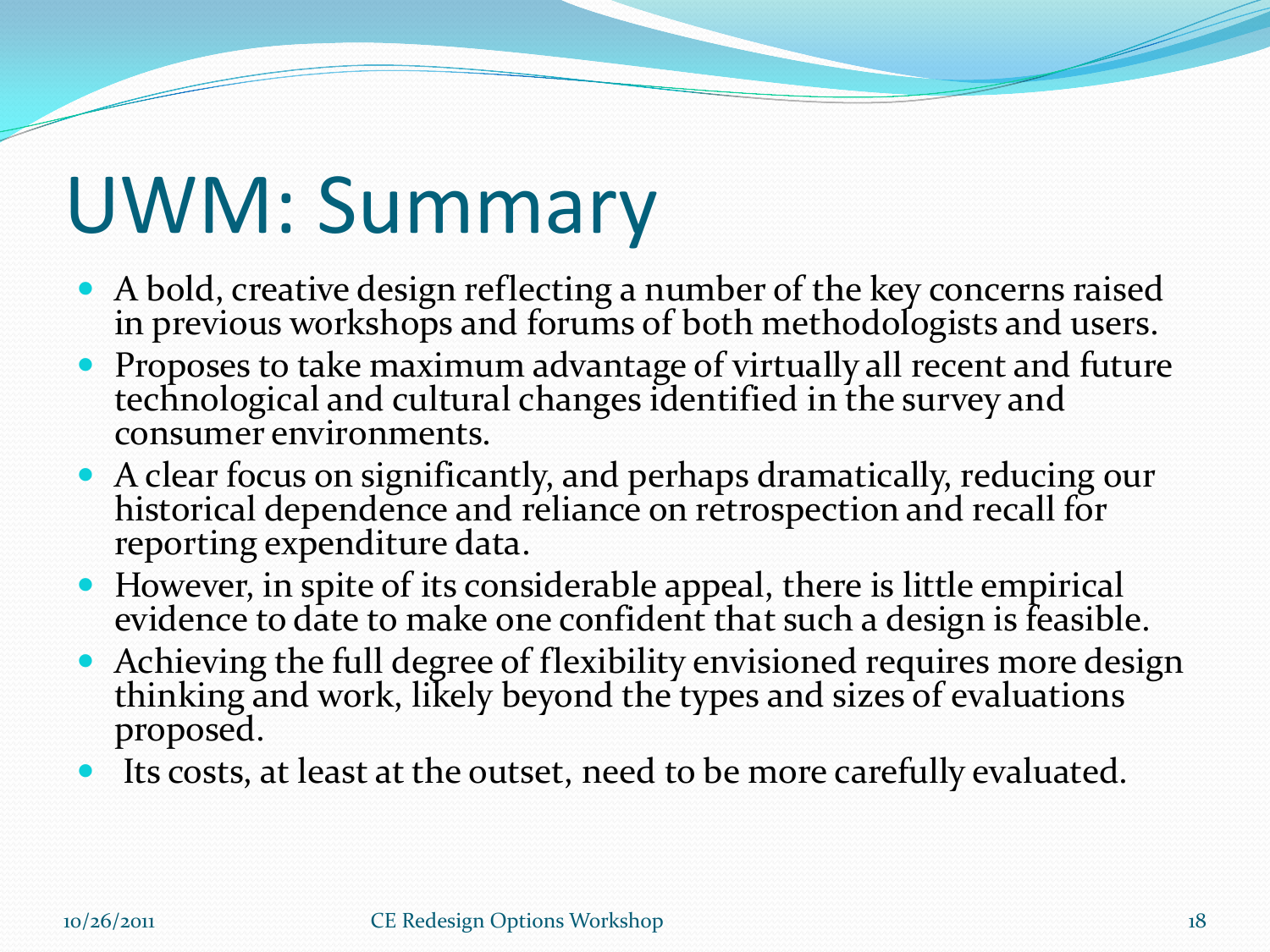#### How Different Are These Designs?

- Both of these proposed designs are clearly different in fundamental ways from the current CE surveys.
- These differences clearly reflect insights and concerns from prior research, workshops and forums sponsored by BLS.
- The UWM design is self-described as a "radical" departure from the current approach, which is certainly true.
- The Westat design is somewhat less "radical," maintaining more features of the current design, but with some important fundamental design changes as well.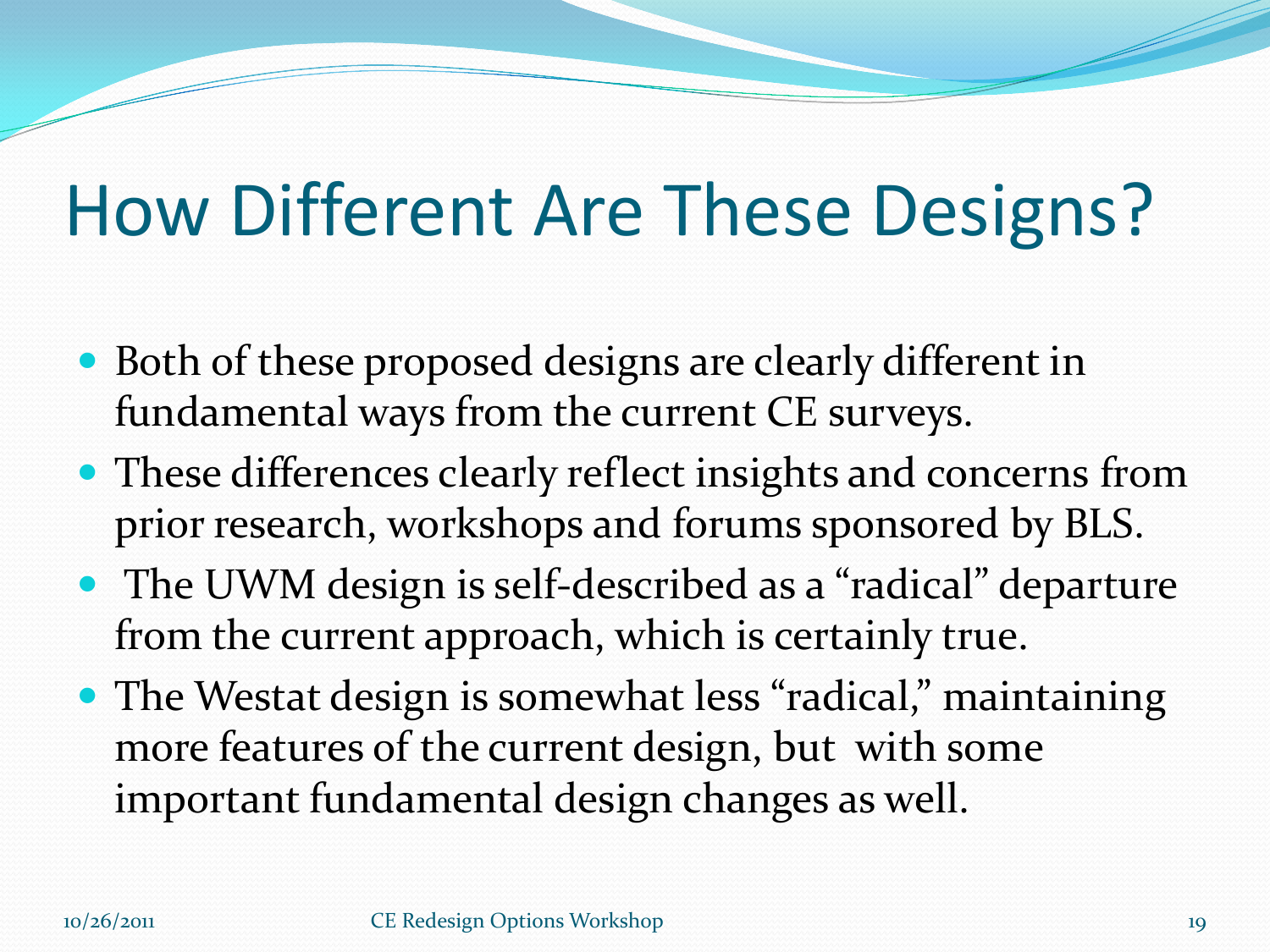#### How Different Are These Designs?

- And, at first blush, they are also quite different from one another.
- While the differences are significant and important, however, these are in part somewhat illusory.
- Philosophies driving both are to design a consumer expenditure survey that is more prospective (less dependent on recall), flexible, and technological.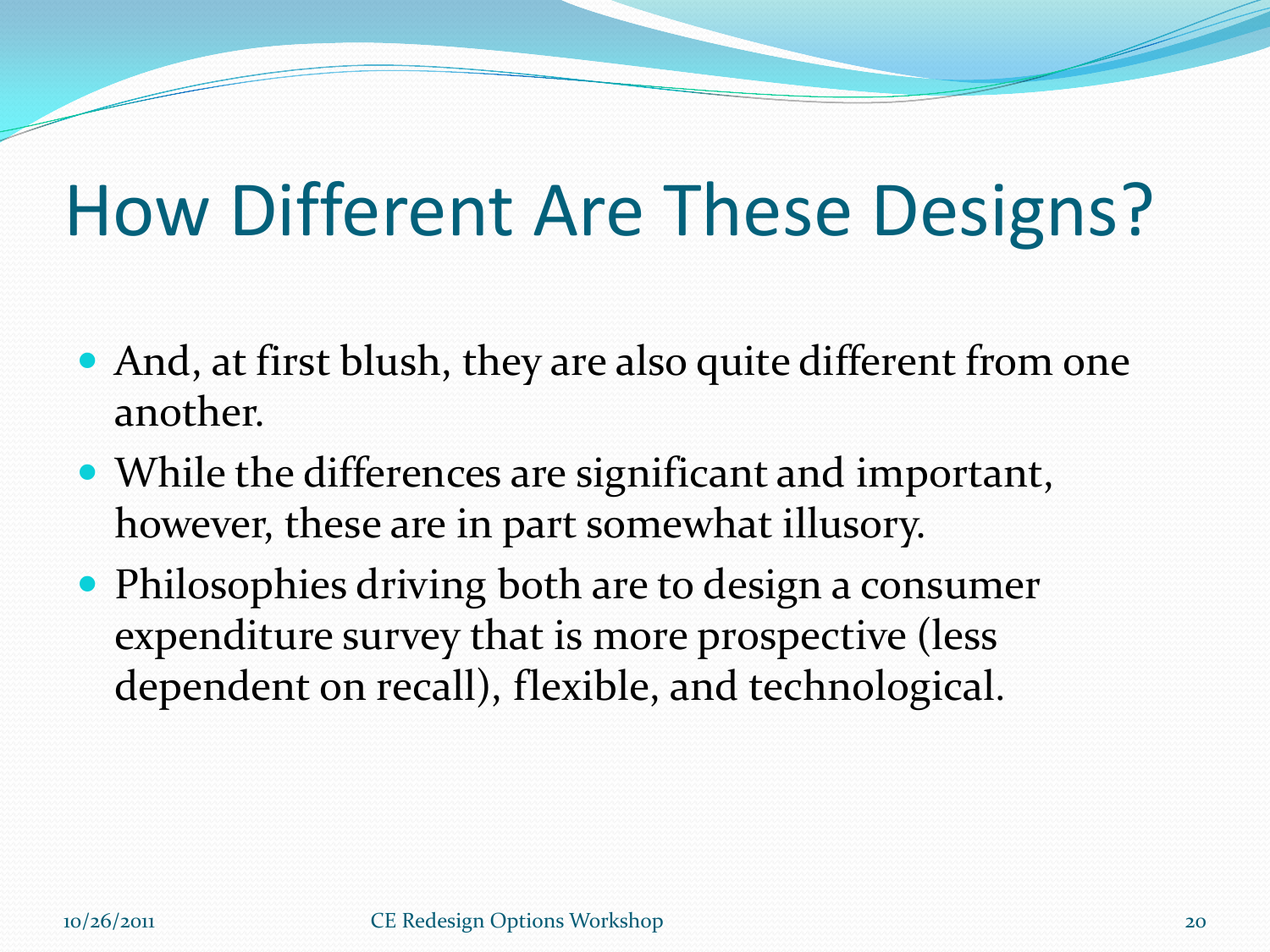#### How Different Are These Designs?

#### • One key difference is:

- Westat's proposed use of a central data depository as a major element to support these features, versus
- UWM's reliance on shared computer tablets as the primary "diary" recording device and platform.
- Both were discussed as options in a previous Westat report for BLS.
- A second key difference is UWM's proposal to integrate the diary and interview surveys, an option also considered by Westat in its current report.
- Thus, one can certainly envision deriving various "hybrid" approaches that take advantage of the desirable features of both designs, some of which overlap in any case.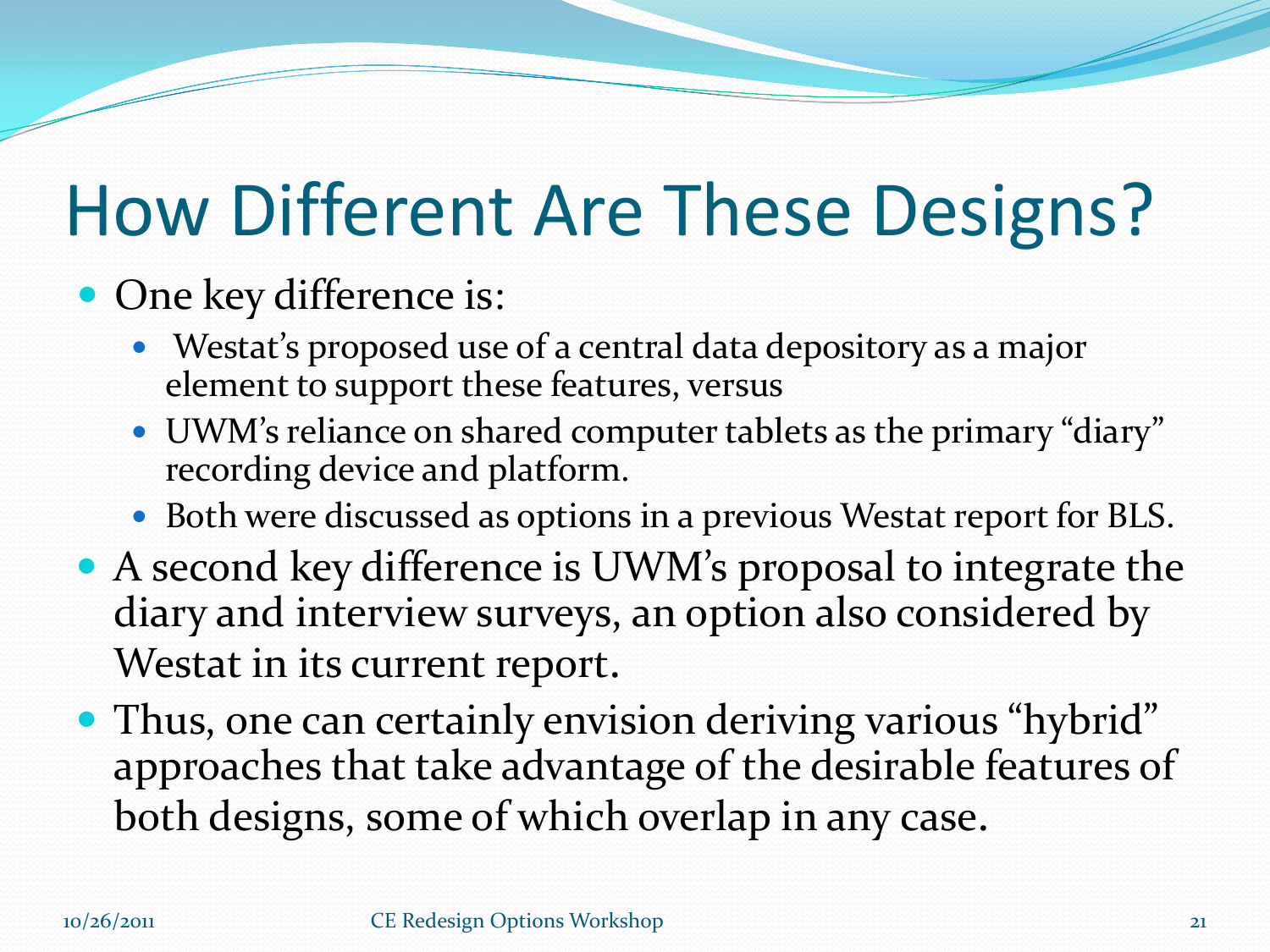## Additional Insights, Questions or

#### Themes

- In their reviews of factors driving these redesigns, two key factors seem especially significant and worthy of more detailed attention:
	- The Westat report in particular does an excellent job of showing that *over 70 percent of consumer purchases are documented in electronic format.*
	- Both reports clearly show, based on experiences across a diverse array of surveys, that *use of records significantly improves the quality of data* obtained from respondent reports.
- While each proposed design encompasses key features that recognize and attempt to address and leverage these factors, these observations seem dramatic and significant enough to merit more detailed investigation.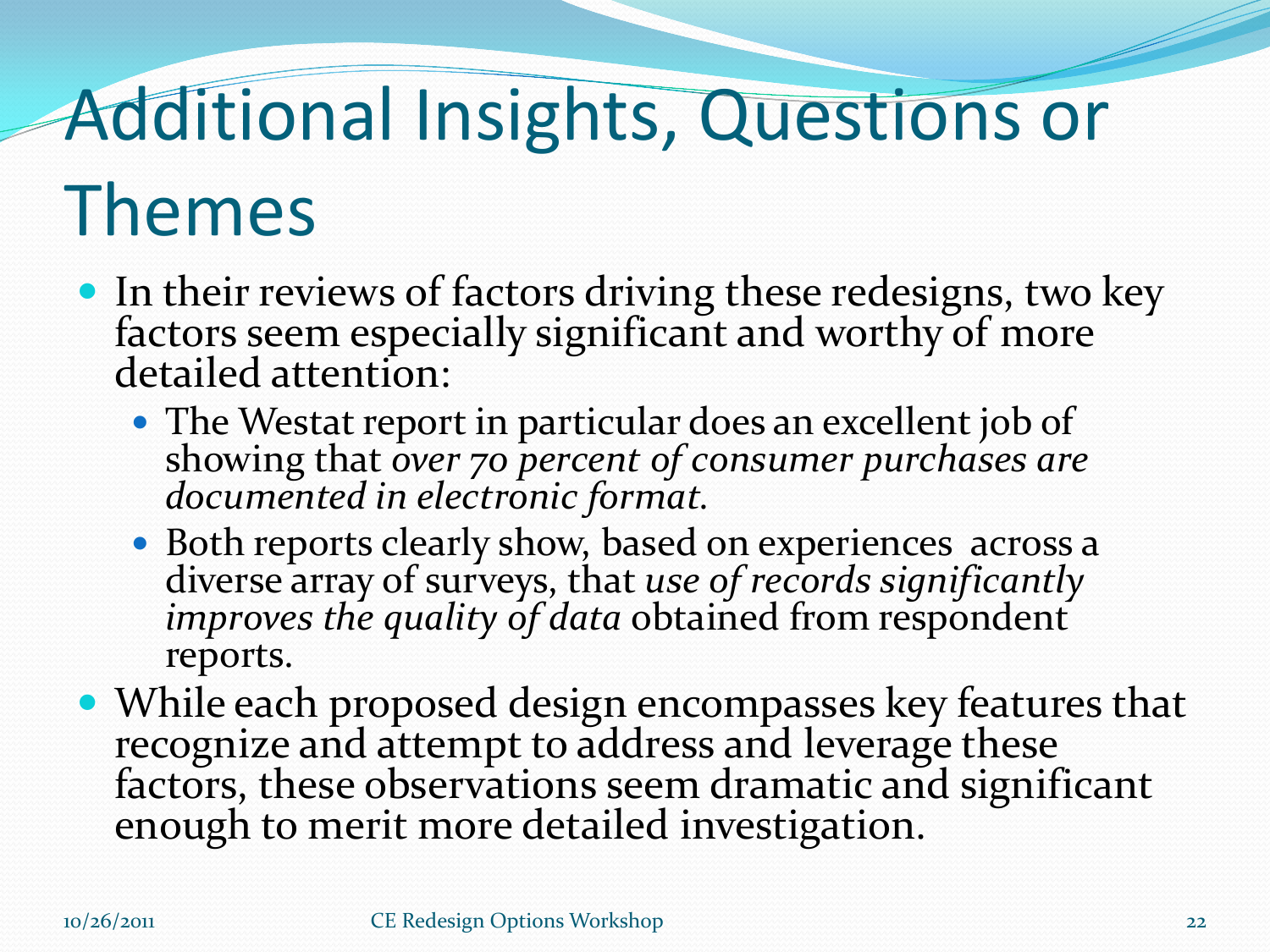#### Over 70% of Consumer Purchases Are in Electronic Format

- Encouraging respondents (1) to provide personal expenditure data by retrieving their information from these databases and then (2) obtaining their consent to seek such information from retailers and utility companies are sound ideas as far as they go.
- Far bolder, however, would be for BLS to use its credibility and clout (likely to require new legislation)to obtain such information directly for all CE households (with their consent) from all holders of these electronic records (as suggested by Westat).
- For retail purchases, creating a universal CE "loyalty card" issued in partnership by BLS and all retail vendors might also be explored.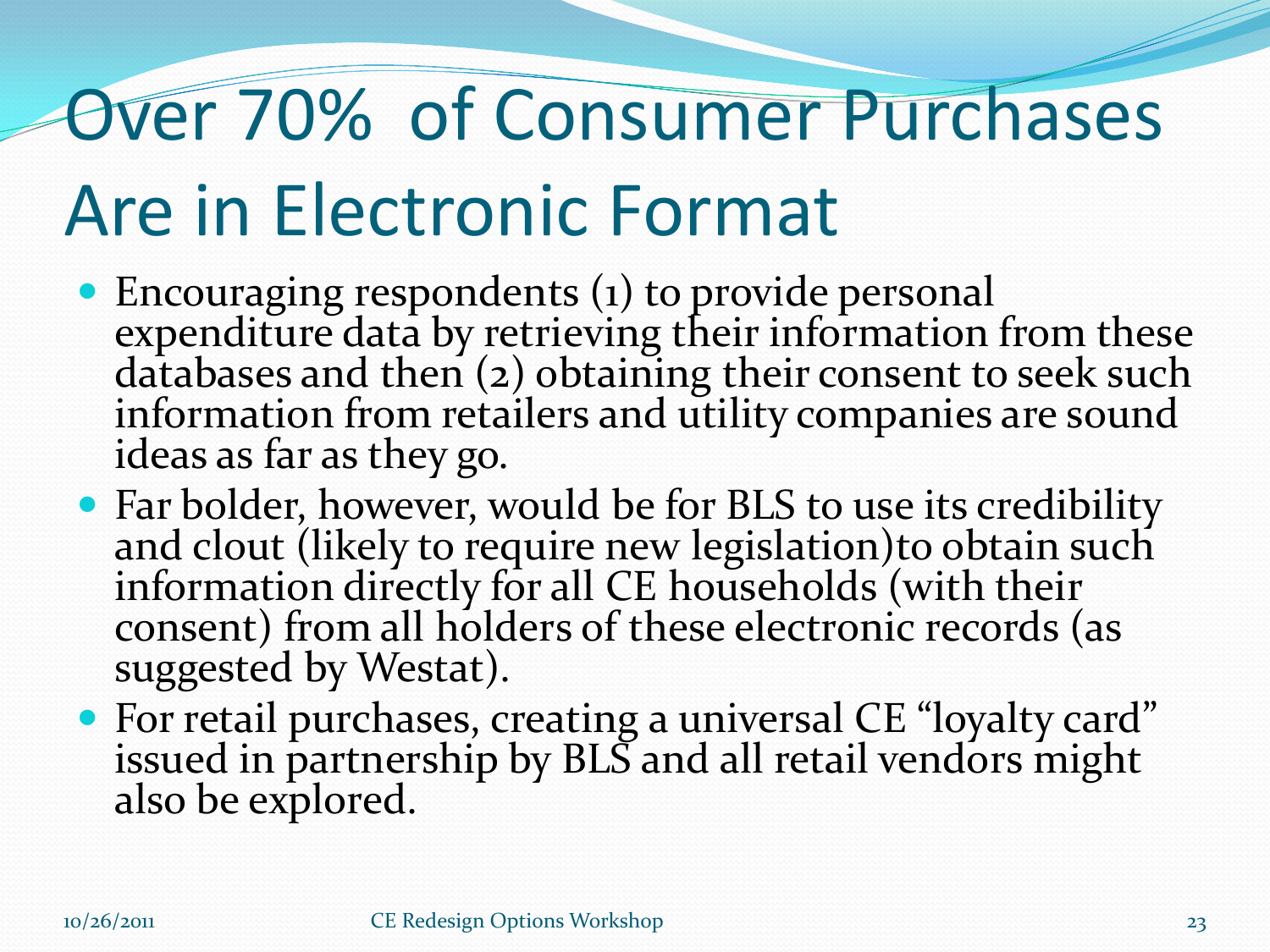# Use of Records Significantly Improves Data Quality

- While both designs aggressively promote the use of receipts and records far beyond the current methodology in the CE surveys, this is such a significant factor for the likely success of any future design that it merits more direct and sustained attention.
- A "crash" program of both qualitative and quantitative research using a classic "Dillman" approach, which explores ways of highlighting the critical importance of this behavior and minimizing the burden of doing so, seems essential to assure the success of either of these two designs (or any other that would meet the requirements of the CE redesign effort).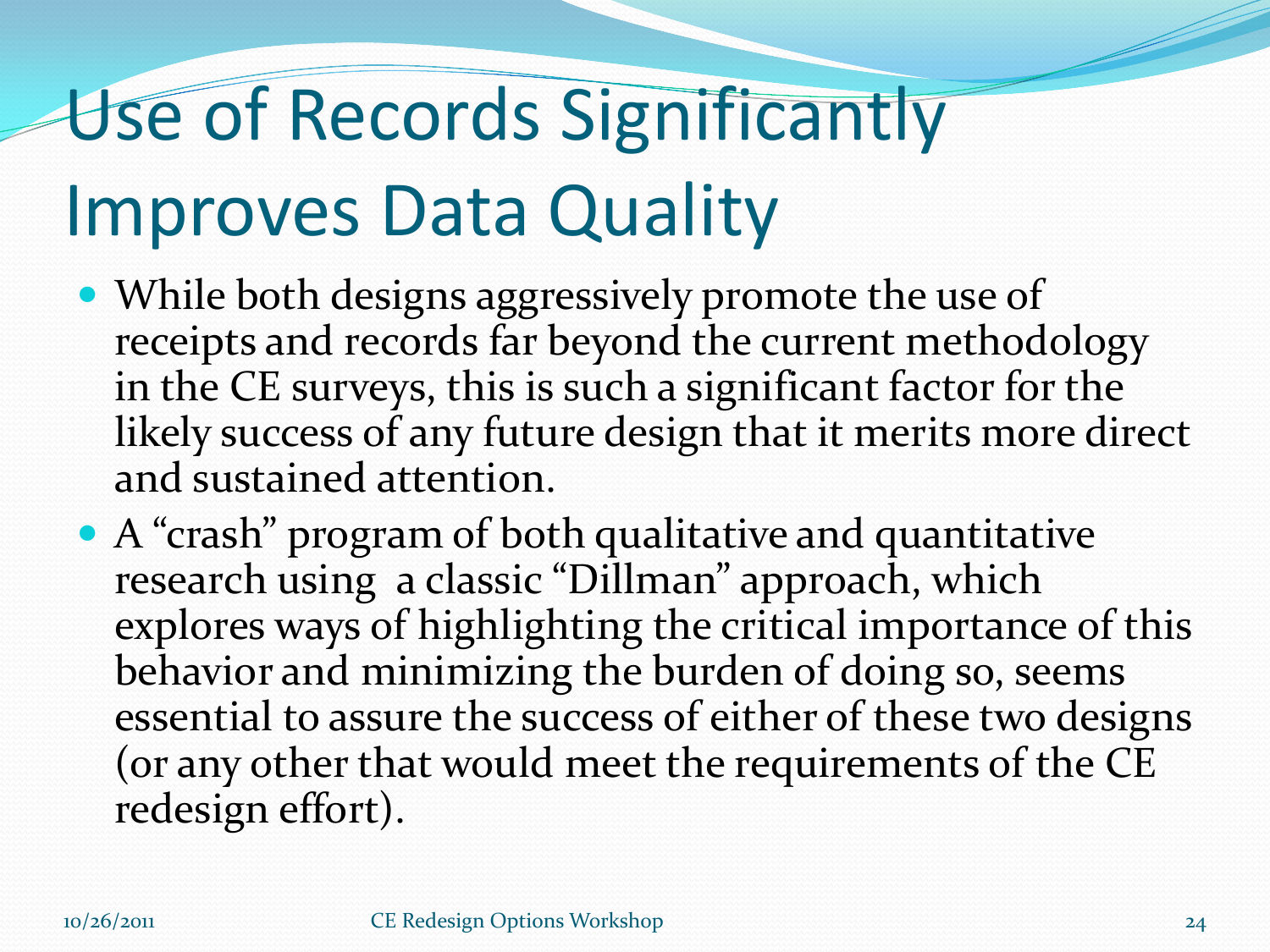# Use of Records Significantly Improves Data Quality

- Work on the SIPP, noted in both reports, would be a good starting point for such an effort.
- Of particular note was their insistence that use of records was the "norm," the usual, expected part of the respondent's task.
- Similarly, the focus of respondent incentives would be on encouraging respondents to use records, rather than just responding to the survey in general.